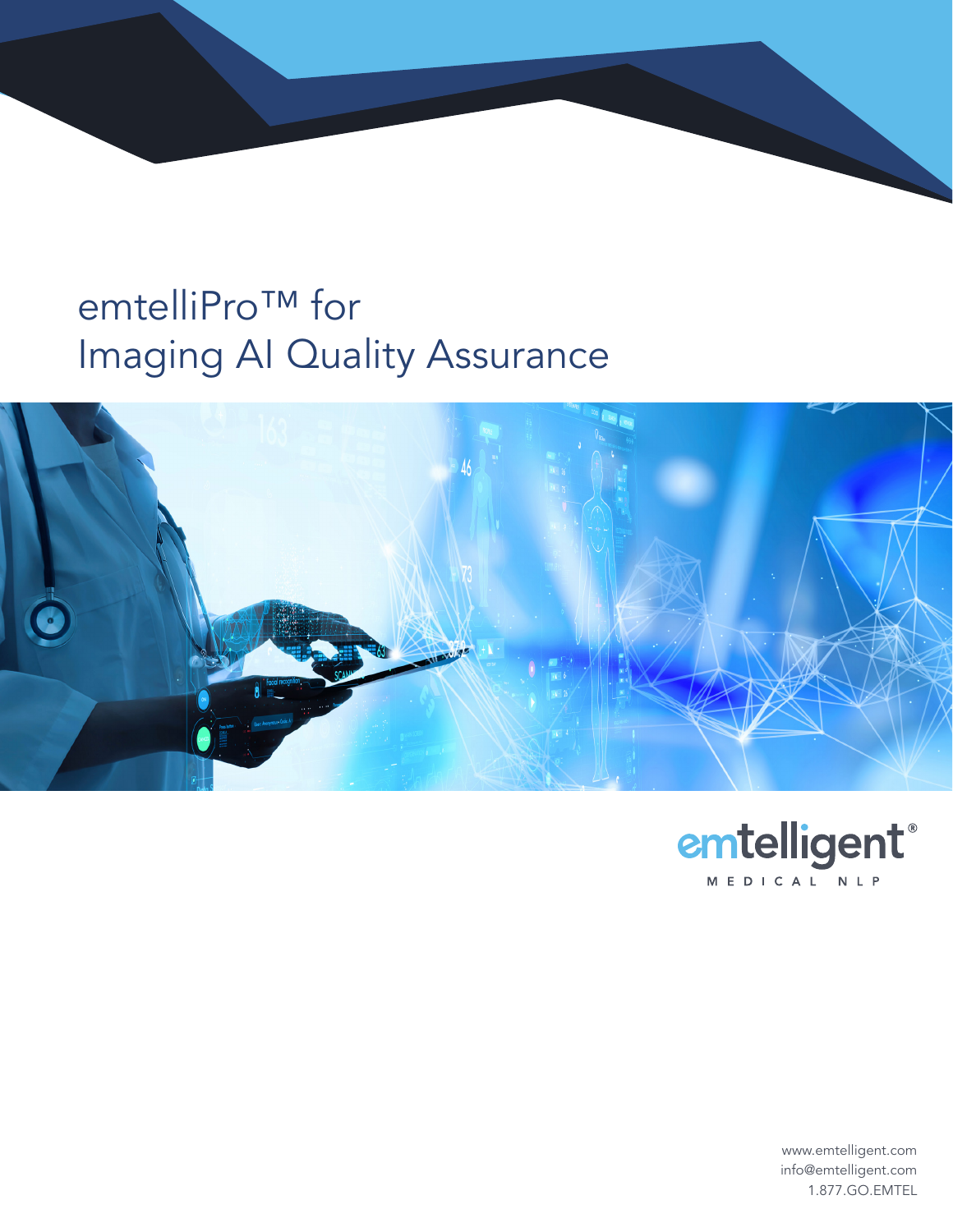# emtelliPro<sup>™</sup> for Imaging AI Quality Assurance

As medical imaging artificial intelligence (AI) vendors bring new diagnostic models to market, imaging organizations adopting these tools want to know: how accurate are they compared to our radiologists? emtelligent's emtelliPro NLP platform can easily be deployed as part of these AI systems to answer this question, reassuring users of the accuracy, efficacy, and value of this new technology.

### BACKGROUND

Many vendors are now offering AI software to augment the ability of medical imaging professionals to diagnose disease on medical imaging studies. These models take advantage of the latest techniques in deep learning to make highly-accurate AI models that are in many cases claimed to exceed the performance of humans in diagnosing conditions on medical imaging studies.

But these models may have been trained on specific patient populations, on equipment from certain vendors, or using different imaging protocols than those used at a particular imaging site. Similar to adopting any new medical technology, imaging customers have legitimate questions about system accuracy - most importantly, they'd like to know how these models are performing 'in the wild', dealing with often imperfect real-world images acquired at their institutions.

This is where emtelligent's NLP platform, emtelliPro, can help. emtelliPro analyzes every sentence in medical reports, coding identified medical concepts against multiple ontologies, and detecting assertions about these concepts, such as where a radiologist says a condition is present or absent, or has some uncertainty about a diagnosis. It also identifies many relations in text, such as qualifier adjectives (e.g. 'mild', 'moderate',

H AI models are highly variable in how they're trained, which makes it difficult to create a standardized way to measure accuracy and performance. With NLP, radiologists' final reads can be automatically compared to AI's interpretation to determine concordance or discordance – regardless of the data, equipment, or imaging protocols used.

'severe'), measurements, experiencers, and follow-up recommendations, to name a few. In this case, emtelliPro can be used to classify the radiologist's final read, such as whether the radiologist and AI model's interpretation were concordant or discordant, for example shown in the table below.



www.emtelligent.com info@emtelligent.com 1.877.GO.EMTEL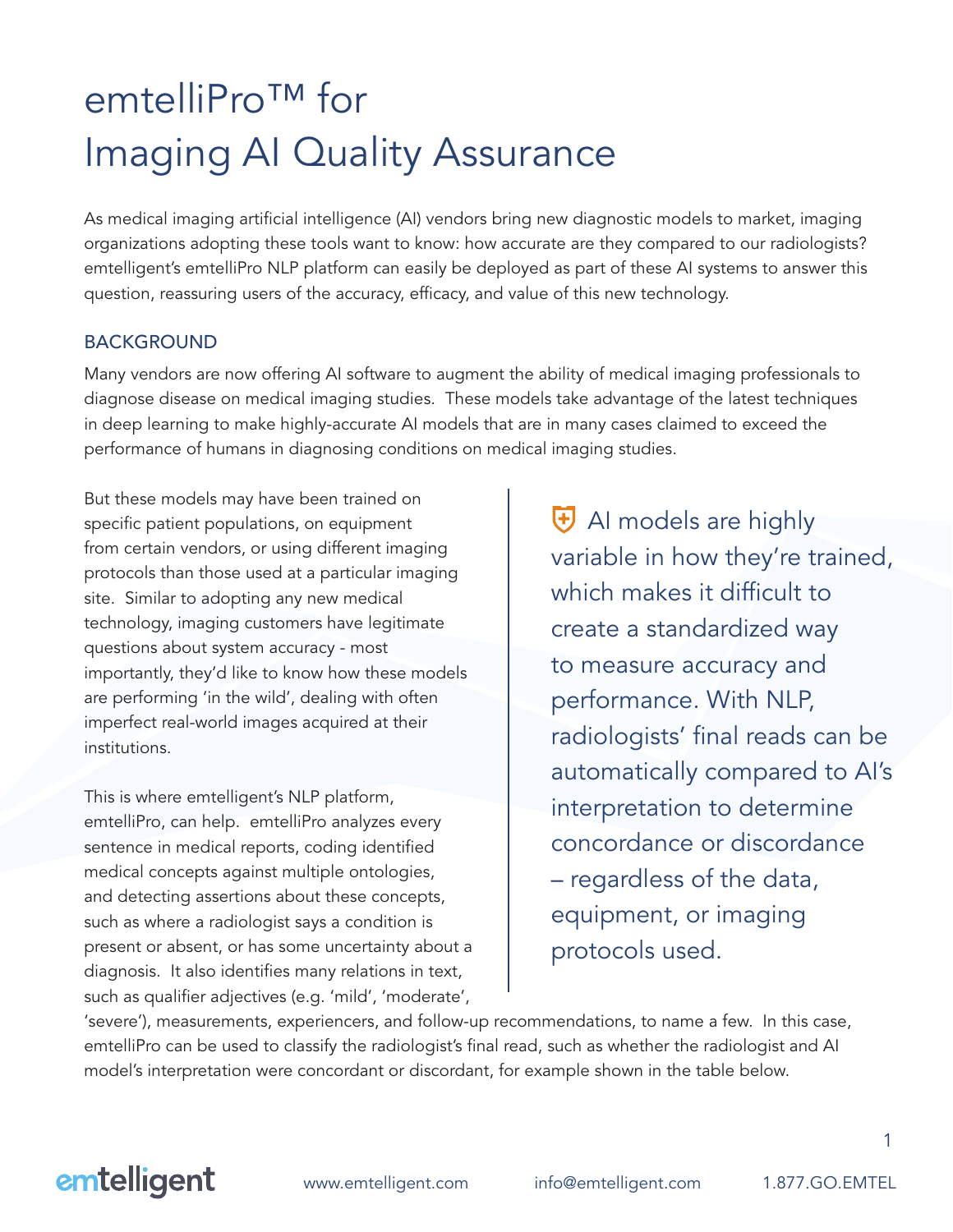#### CONCORDANCE TABLE

| <b>Study ID</b> | <b>Al</b> Model<br>Output | Radiologist                    |          |                                                                                           |                                     |
|-----------------|---------------------------|--------------------------------|----------|-------------------------------------------------------------------------------------------|-------------------------------------|
|                 |                           | <b>Concept Identified</b>      | Polarity | Sentence                                                                                  | Rad/Al<br><b>Discrepancy Status</b> |
| 11111111        | positive                  | intraparenchymal<br>hemorrhage | positive | Large intraparenchymal hemorrhage in<br>the left parietal lobe.                           | Concordant                          |
| 22222222        | positive                  | subarachnoid blood             | positive | Possible small amount of subarachnoid<br>blood lying over the right frontal<br>convexity. | Concordant                          |
| 33333333        | negative                  | thalamic<br>hemorrhages        | positive | Stable appearance of bilateral thalamic<br>hemorrhages.                                   | Discordant                          |
| 44444444        | positive                  | subarachnoid<br>hemorrhage     | negative | No evidence of hemorrhage.                                                                | Discordant                          |

By using emtelliPro to automatically process radiology reports and classify them for the presence or absence of the disease conditions detected by a vendor's AI models, real-world sensitivity and specificity data about the performance of the AI models can be constructed based on the end-user's data. This can be used to prove the accuracy of these AI systems, or help define problem areas where the models or imaging protocols may be in need of tuning.

#### A DIFFICULT PROBLEM

To people unfamiliar with some of the complexities in medical imaging, it may seem easy to create a document classifier. Many deep learning tutorials are available online that show people familiar with programming how to download a deep learning toolkit, and with a small amount of training data, create what appears to be an accurate document classifier. It may seem easy to use this approach to come up with a system for QA purposes, but this approach ignores the real-world complexities of medical imaging reports, and does not account for the benefits of using a true medical imaging platform like emtelliPro.

### emtelligent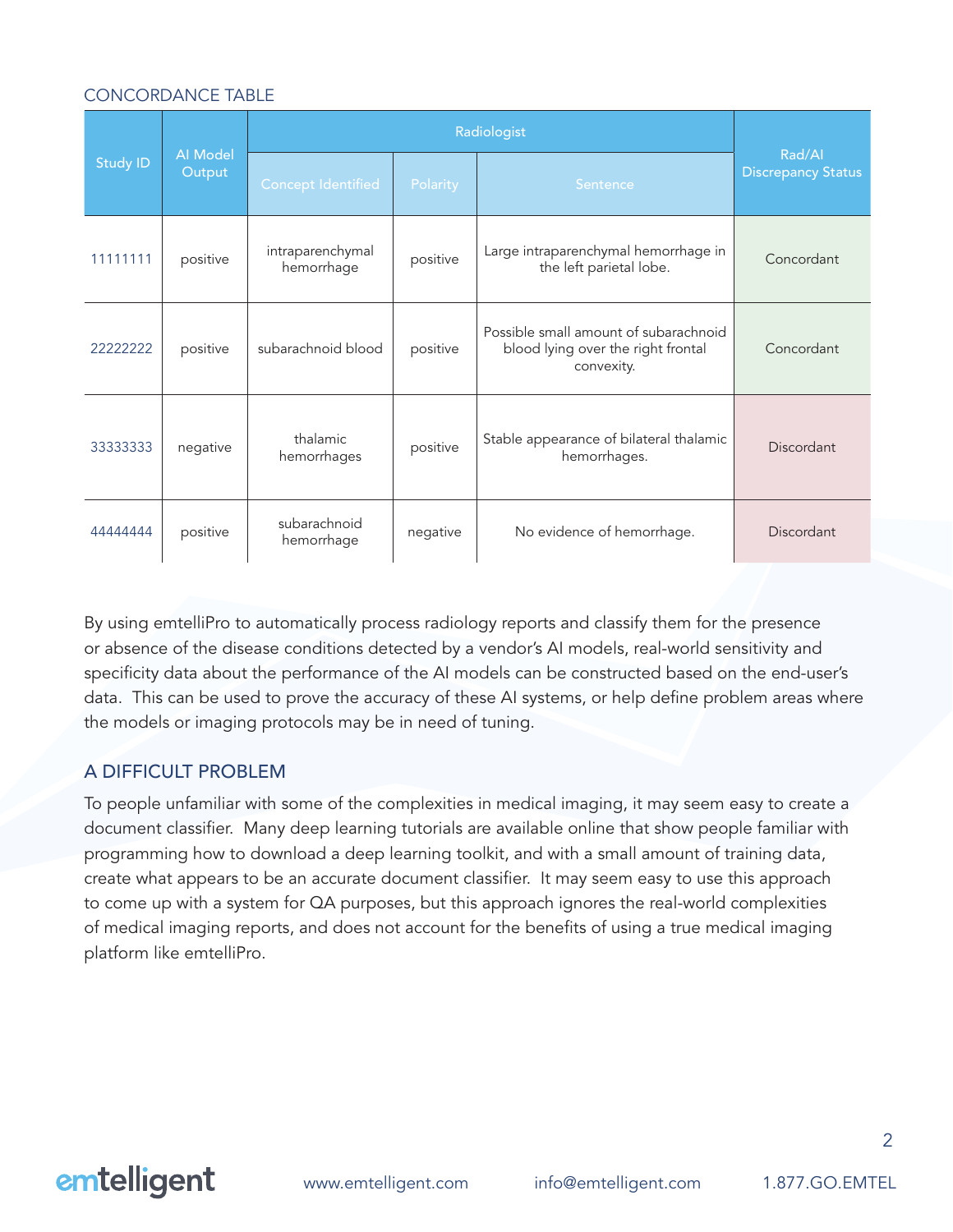#### REAL WORLD PROBLEMS

A user may want to create a document classifier to detect the presence or absence of intracranial hemorrhage, which would be used to compare AI model performance to the radiologist's final read on head CT scans. But the intersection of language and biology is incredibly complex, making this an almost Sisyphean task without a huge amount of training data and human annotators.

First, radiologists don't list all absent conditions on imaging reports; in the case where the indication for the report asked them to evaluate for hemorrhage, the dictating radiologist may indicate that hemorrhage was absent, but more likely, if it is absent, they may just say 'normal head CT scan', or indicate the presence of some other diagnosis -- in other words, the report may not say anything about the presence or absence of hemorrhage.

For patients with known hemorrhage receiving follow-up scans, the report may often contain indications that hemorrhage is both present and absent. These reports usually say something like, "Stable right thalamic hemorrhage with no new hemorrhage".

Descriptors regarding changes in the brain related to prior episodes of hemorrhage are also common - sentences like "Stable chronic changes related to remote hemorrhage in the right hemisphere" are frequently used. These are difficult to parse because even though no hemorrhage is actually present, the word 'hemorrhage' is present, which is confusing for simple document classifier models.

There may also be other conditions related to hemorrhage which are important such as 'hemorrhagic transformation', conditions that



are similar to but are not hemorrhage like hemorrhagic metastases, or types of hemorrhage not often detected by imaging AI models such as petechial hemorrhage.

Creating a highly-accurate document classifier to deal with all of these very common but complex cases is no easy task. It would take months of work and tens of thousands of reports annotated by domain experts just to come up with a single classification model that would still have limited accuracy. In addition, even with a model like this, an AI vendor would need the classification to be explainable to properly validate any AI model. Standard methods in document classification for explanation use attention to pick the words and phrases that are the reason for the output label, but these attentionbased explanations are often misleading and do not provide sufficient clinical information compared to the use of clinical NLP.

### emtelligent

www.emtelligent.com info@emtelligent.com 1.877.GO.EMTEL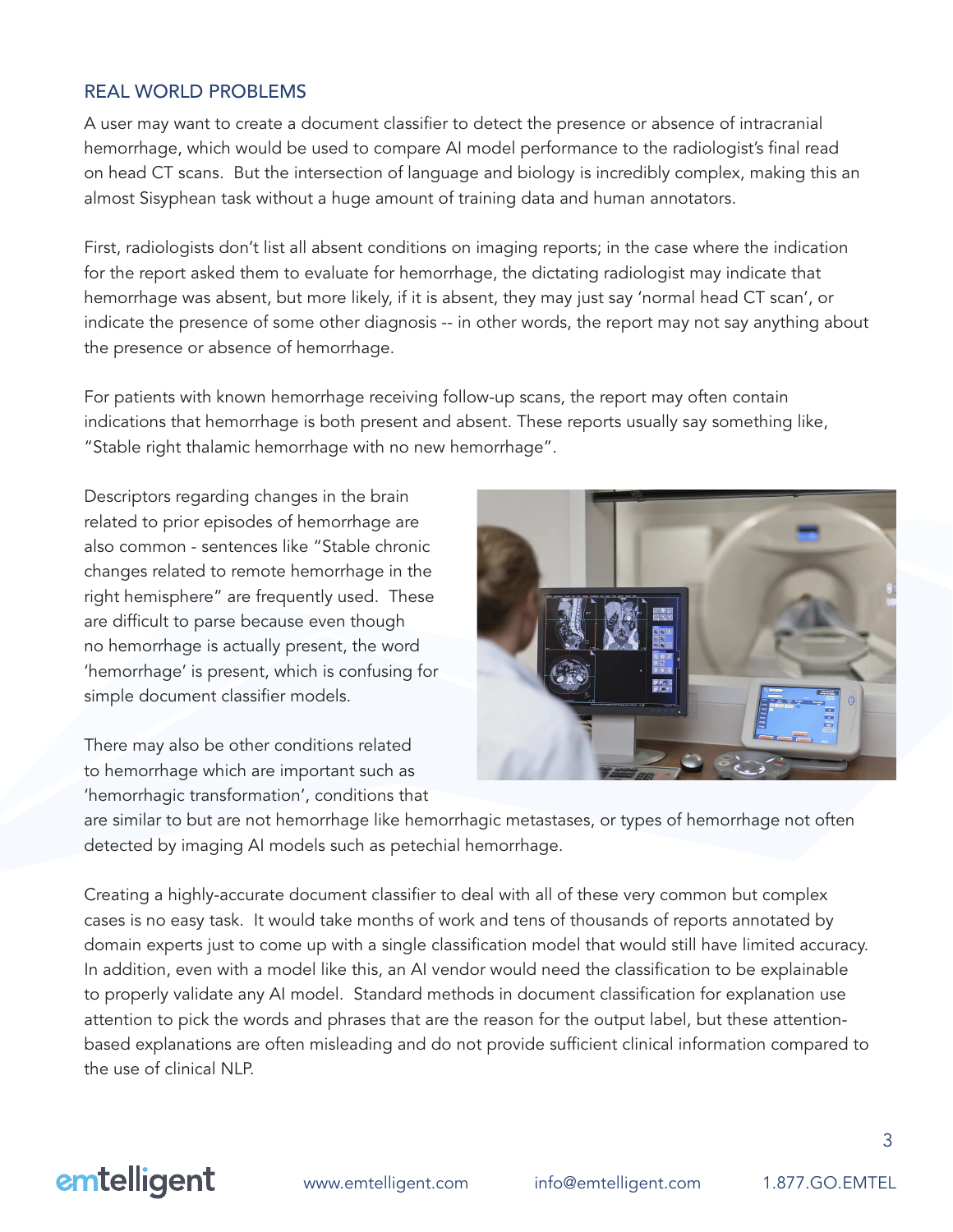### BENEFITS OF CLINICAL NLP

In addition to the complexities that would make obtaining high accuracy from a document-level classifier difficult, there are additional benefits for using a clinical NLP system that truly understands complex medical text for this task.

The emtelliPro architecture processes documents into structured data and while not mandatory, the output is usually stored in a relational database. This gives AI vendors a persistent data store about the content of these reports; they can use this information for secondary diagnosis identification or use cases not originally contemplated at the time of the original processing.

Another benefit is that emtelliPro will link any mentions of the many types and subtypes of pathology to concepts from ontologies like SNOMED and RadLex. In the example above, this means that AI vendors not only can identify that hemorrhage was present or absent, they can identify what specific type of hemorrhage was present (e.g. intraventricular hemorrhage, intraparenchymal hemorrhage, etc.). This information can then be used for more detailed QA, analytics, or further model refinement. It can also be used to specifically exclude subtypes of pathology (e.g. petechical hemorrhage, which are very small hemorrhages often seen after a stroke) so as to truly reflect the intended accuracy of their AI models.



The emtelliPro Visual Client provides a graphical view of NLP output for individual reports, helping developers to better understand the entities, assertions, and relations identified during processing

emtelliPro's ability to extract relations such as measurements or qualifiers (e.g. 'small', 'moderate', 'large') can also be used by AI vendors to enhance QA - for example by excluding subcentimeter foci of hemorrhage from classification - or to further tune models using this data. These features of emtelliPro can also be used in cohort identification, to create unique batches of training data based on pathology features.

### emtelligent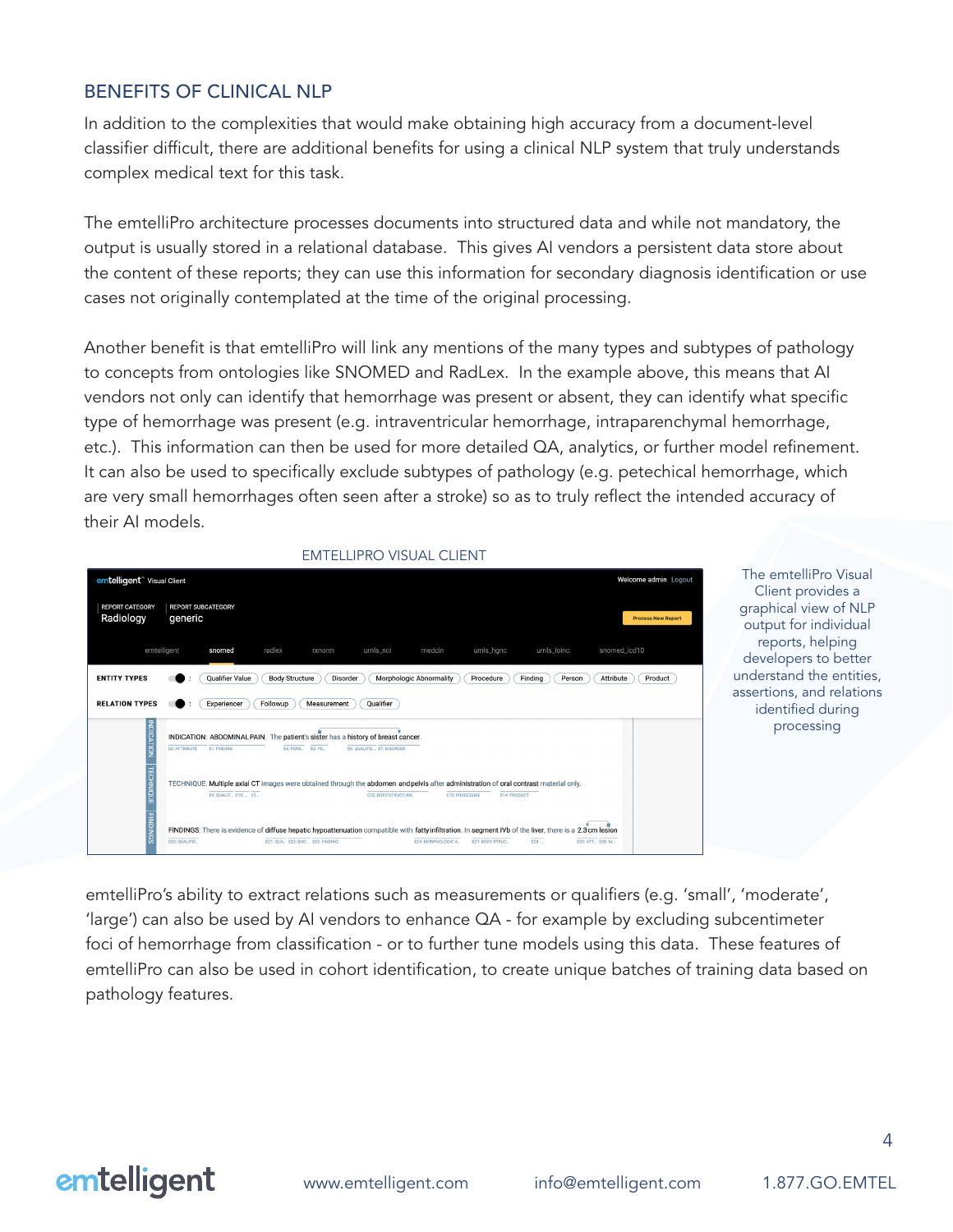The main benefit is that emtelliPro's output is explainable. It outputs which ontology concepts are identified with their spans in the text and their negation and uncertainty status. Analysts and data scientists using this output can see exactly why a document was classified as positive or negative for pathology, and rapidly fine-tune results without needing to build a new model.

### EASY INTEGRATION

emtelliPro has been designed from its inception for ease of integration with other vendors. It can be deployed on bare-metal or as a virtual machine inside of an imaging center's network, or calls to its API can be made via emtelligent's cloud-based servers. Sending data to emtelliPro is as easy as making an API call using our client software or vendors can also create their own client using our API

emtelliPro has been designed from its inception for ease of integration. Using our client software, customers can be up and running in under an hour – and our team of data science specialists are there to help accelerate data integrations and application development.

specification or our Python or Java SDKs. Our SDKs and client also contain everything needed to take emtelliPro's structured data output and store it in an emtelliPro database, a relational database schema that can be used as a persistent data store that takes advantage of the power of relational database management systems to intelligently filter, search, sort, and aggregate the NLP data.

Using our client software, customers can be up and running in under an hour, and our extensive documentation on the emtelliPro database schema can be used to get up and running with complex SQL queries very quickly. emtelligent also has an team of clinical and data science specialists to help customers easily and rapidly create the applications that they want today.

### LEARN MORE

To learn more about how your AI company can make model generation easier and more accurate and how to provide the QA tools your customers are asking for, visit our website: www.emtelligent.com or contact us at info@emtelligent.com.

### emtelligent